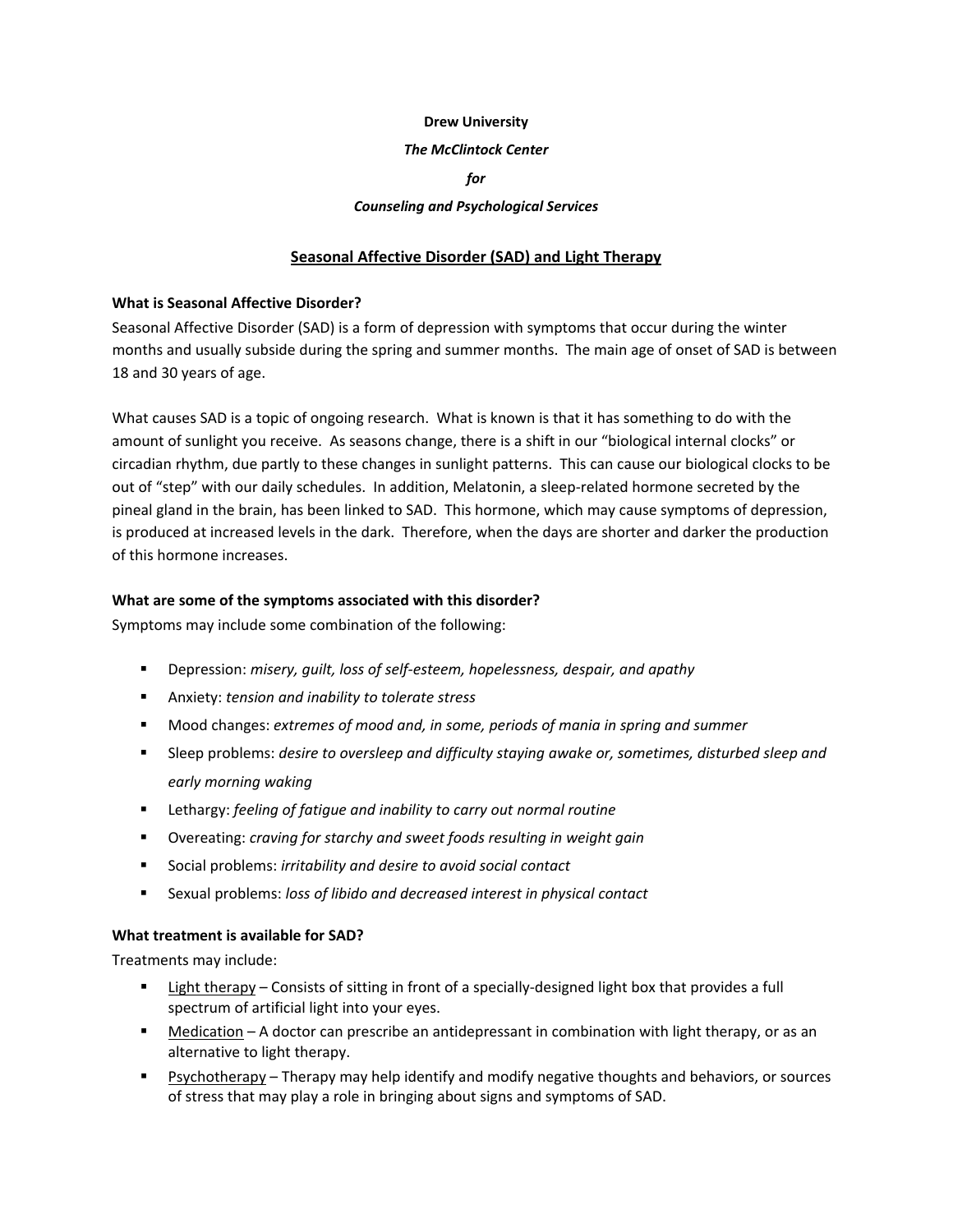## **Use of Light Therapy**

When used correctly, light therapy can help to alleviate fatigue and lethargy, and provide some relief for depression, during the shorter days of fall, winter, and into spring. Relief from depression may be gotten by spending 15 to 30 minutes outside in the sun every day because the effect of sun light registering on the brain through the eyes boosts mood. But if winter outdoor time isn't practical, artificial light therapy might help depression.

## **How light therapy can help:**

Fall and winter seasons are characterized by a reduced amount of daylight. Research indicates that light affects the receptors in our brain that produce serotonin, which in turn affects people's mood. Light therapy has been shown to be effective in up to 85 percent of diagnosed cases. A research review commissioned by the American Psychiatric Association in Washington, D.C., concluded that as little as 30 minutes of light therapy 3 or 4 times per week is an effective treatment of seasonal affective disorder (SAD) and other forms of depression. This review appears in the April 2005 American Journal of Psychiatry.

Studies of light therapy for depression have not been limited to SAD (Seasonal Affective Disorder). There is promising evidence that it may be effective in non‐seasonal depression as well. Light therapy also works well for bulimia, PMS, Insomnia, and chronic fatigue.

## **Side effects**

Side effects, although minimal, have been reported by a very few people. These side effects are not dangerous and are usually temporary. They can be remedied by reducing exposure time. People occasionally report eye irritation and redness that can be alleviated by sitting farther from the lights or for shorter periods. Some people report slight nausea at the beginning of treatment. These usually subside a few hours after treatment is finished and, generally, disappear after several exposures. The most dramatic side effect, and one that occurs infrequently, is a switch from the lethargic state to an over-active state in which one may have difficulty getting a normal amount of sleep, become restless and irritable (even reckless) and be unable to slow down, or subjectively speedy and "too high". This state is called hypomania, when milder, and mania when more severe. People who have previously experienced these states in late spring or summer are particularly vulnerable. If this occurs, the use of lights should be reduced or terminated.

It is possible that you may become depressed during a cold or viral infection. Light therapy could at this time cause irritation. However, soon after the infection or virus has cleared up, the positive effects of the light will return.

#### **Light Therapy is not recommended**

If you have an **eye or skin condition which is affected by bright light you should consult a doctor before** embarking on light therapy. Do not undergo the bright light treatment if you are suffering from disorders **such as:**

- Glaucoma
- Cataracts
- Retinal detachment
- Retinopathy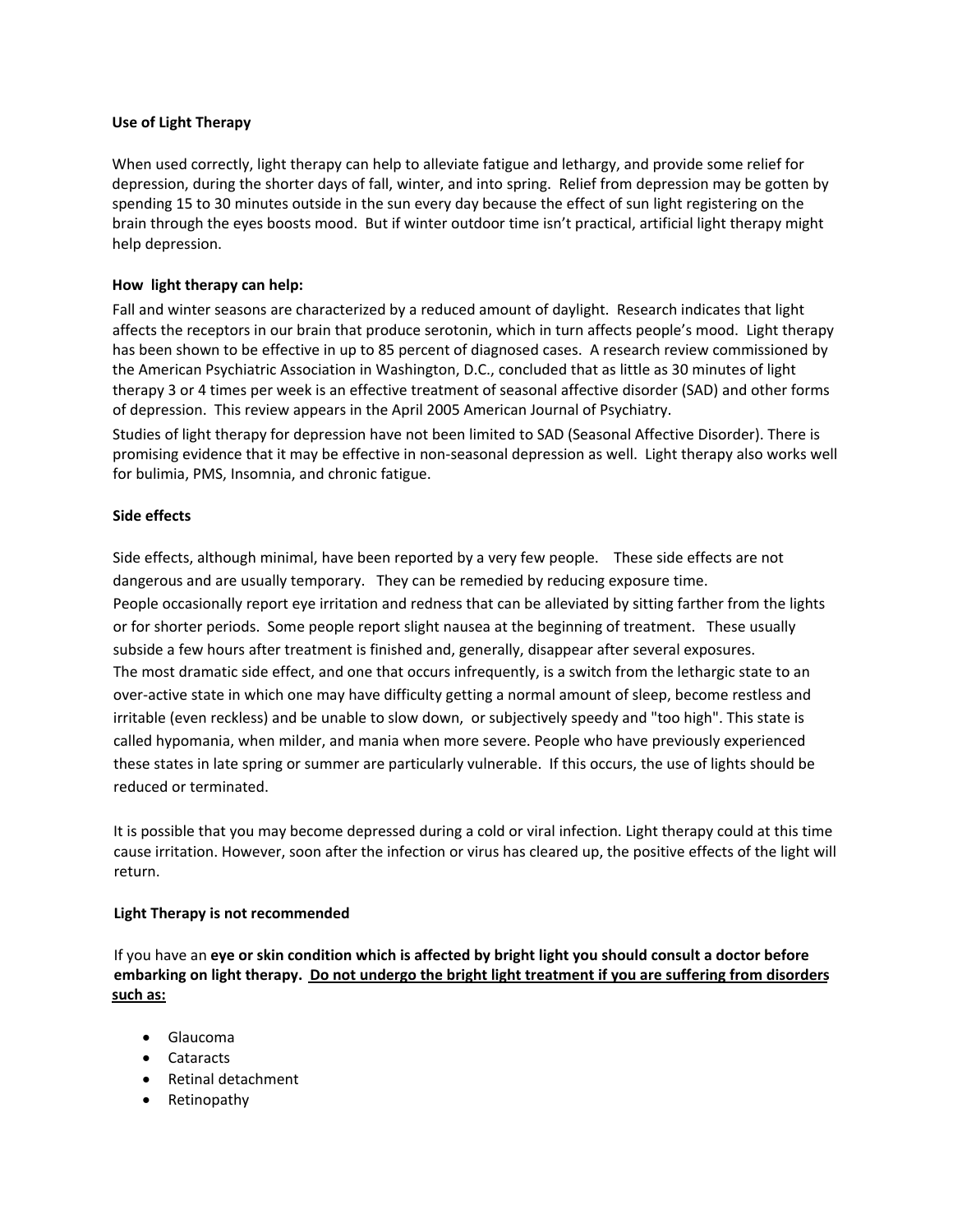- Macular degeneration
- Retinitis pigmentosa

The bright light could worsen the eye problem or cause a rash in a skin condition.

# **Seek medical advice before starting light therapy if you suffer from:**

- hypertension
- diabetes
- Lupus Erythematodes
- any history of eye disease in the family

## **Lights combined with antidepressant medication and other medications:**

Those who have received partial benefit from antidepressants often begin light therapy without changing drug dose. Some people find a combination of light and drug treatment to be most effective.

However, some antidepressant drugs, the **tricyclics (imipramine, nortriptyline, desipramine, amitriptyline),** as well as **lithium, St. John's Wort, and melatonin**, are known or suspected to be "photosensitizers", i.e., they may interact with the effect of light in the retina of the eyes. **Users of antidepressant or other drugs should therefore check with their physician or ophthalmologist (eye specialist) before commencing light treatment.** 

# **Medications that can cause photosensitization are:**

- tetracycline
- tricyclics
- antiarrhythmic medications
- antimalarial drugs
- antirheumatic drugs
- psoralen medications
- diuretics
- melatonin (not to be used concurrently with Light Therapy)
- sulfonamides (antibacterial medication)
- St. John's Wort
- Neuroleptics

# **Other ways that will help reduce SAD symptoms:**

- **Educate yourself and gain social support**
- **If** Increase amount of daily light exposure
- Allow natural light to permeate your home and working environment
- **Spend time near windows if possible**
- When you are outside refrain from using sunglasses if medically appropriate
- **Exercise regularly**
- **Maintain a regular sleeping schedule**